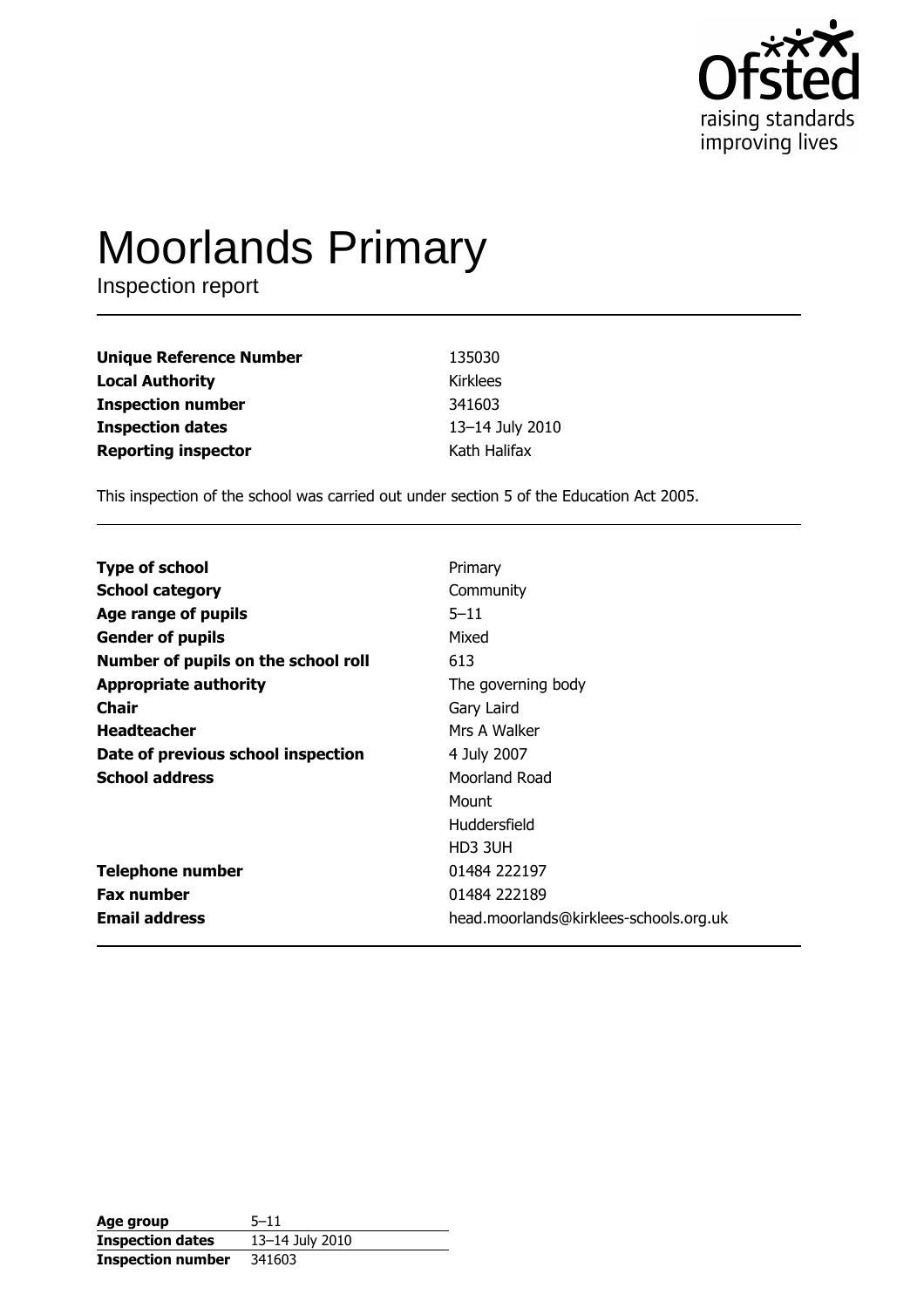The Office for Standards in Education, Children's Services and Skills (Ofsted) regulates and inspects to achieve excellence in the care of children and young people, and in education and skills for learners of all ages. It regulates and inspects childcare and children's social care, and inspects the Children and Family Court Advisory Support Service (Cafcass), schools, colleges, initial teacher training, work-based learning and skills training, adult and community learning, and education and training in prisons and other secure establishments. It rates council children's services, and inspects services for looked after children, safequarding and child protection.

Further copies of this report are obtainable from the school. Under the Education Act 2005, the school must provide a copy of this report free of charge to certain categories of people. A charge not exceeding the full cost of reproduction may be made for any other copies supplied.

If you would like a copy of this document in a different format, such as large print or Braille, please telephone 08456 404045, or email enquiries@ofsted.gov.uk.

You may copy all or parts of this document for non-commercial educational purposes, as long as you give details of the source and date of publication and do not alter the documentation in any way.

Royal Exchange Buildings St Ann's Square Manchester M2 7LA T: 08456 404045 Textphone: 0161 618 8524 E: enquiries@ofsted.gov.uk W: www.ofsted.gov.uk © Crown copyright 2010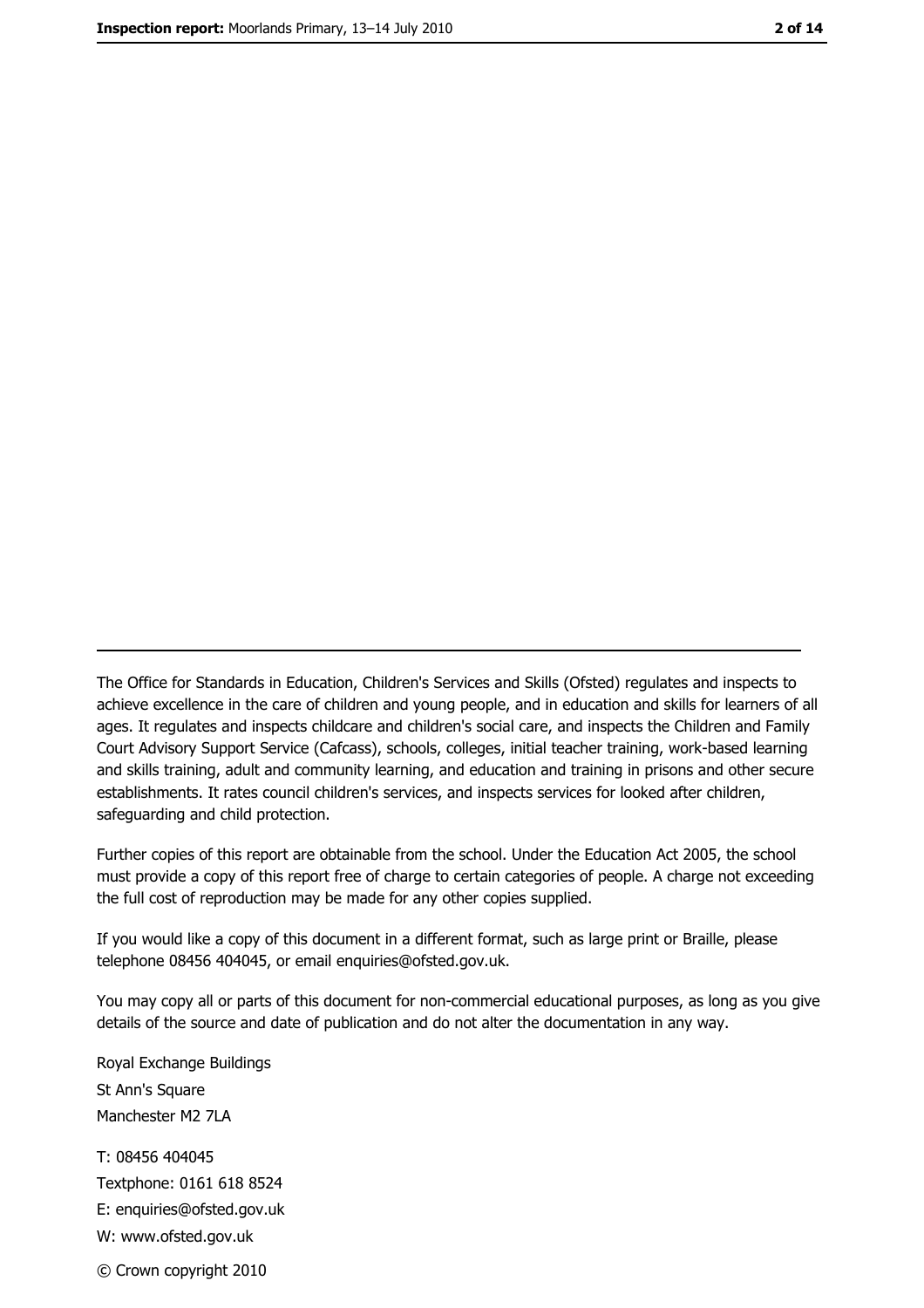# **Introduction**

This inspection was carried out by four additional inspectors. The inspectors visited 28 lessons or parts of lessons taught by 19 different teachers. Further time was spent looking at pupils' achievement, work books and information about pupils' progress. Inspectors held meetings with governors, staff and other professionals, and looked at the school's review of its work, the current development plan, minutes of the governing body's meetings and documentation to ensure that pupils are safe. The responses to 257 parents' and carers' questionnaires were analysed.

The inspection team reviewed many aspects of the school's work. It looked in detail at the following:

- action taken to ensure that the attainment of pupils at Key Stage 1 in mathematics  $\blacksquare$ and reading matches that in writing
- the effectiveness of action taken to raise the attainment of pupils who speak English  $\blacksquare$ as an additional language in Year 3
- actions taken to raise attainment in mathematics in all age groups  $\blacksquare$
- the effectiveness of managers at all levels in driving the school's improvement.  $\blacksquare$

# Information about the school

This is a large primary school where the proportion of pupils known to be eligible for free school meals is low. While the majority of pupils are of White British background, almost one third of pupils are from a range of ethnic groups, most of these being of Asian or Asian British heritage. However, the proportion of pupils from Black African backgrounds is increasing, as is the number of pupils from Eastern Europe. Many of these pupils speak English as an additional language. The percentage of pupils with special educational needs and/or disabilities is below average. Very few are in the care of the local authority. The school has achieved a number of awards including the Healthy Schools Award and, most recently, Investors in Pupils.

Following the amalgamation of two schools just prior to the previous inspection, the school located to purpose-built accommodation two years ago. The breakfast and after-school clubs were inspected in January 2009.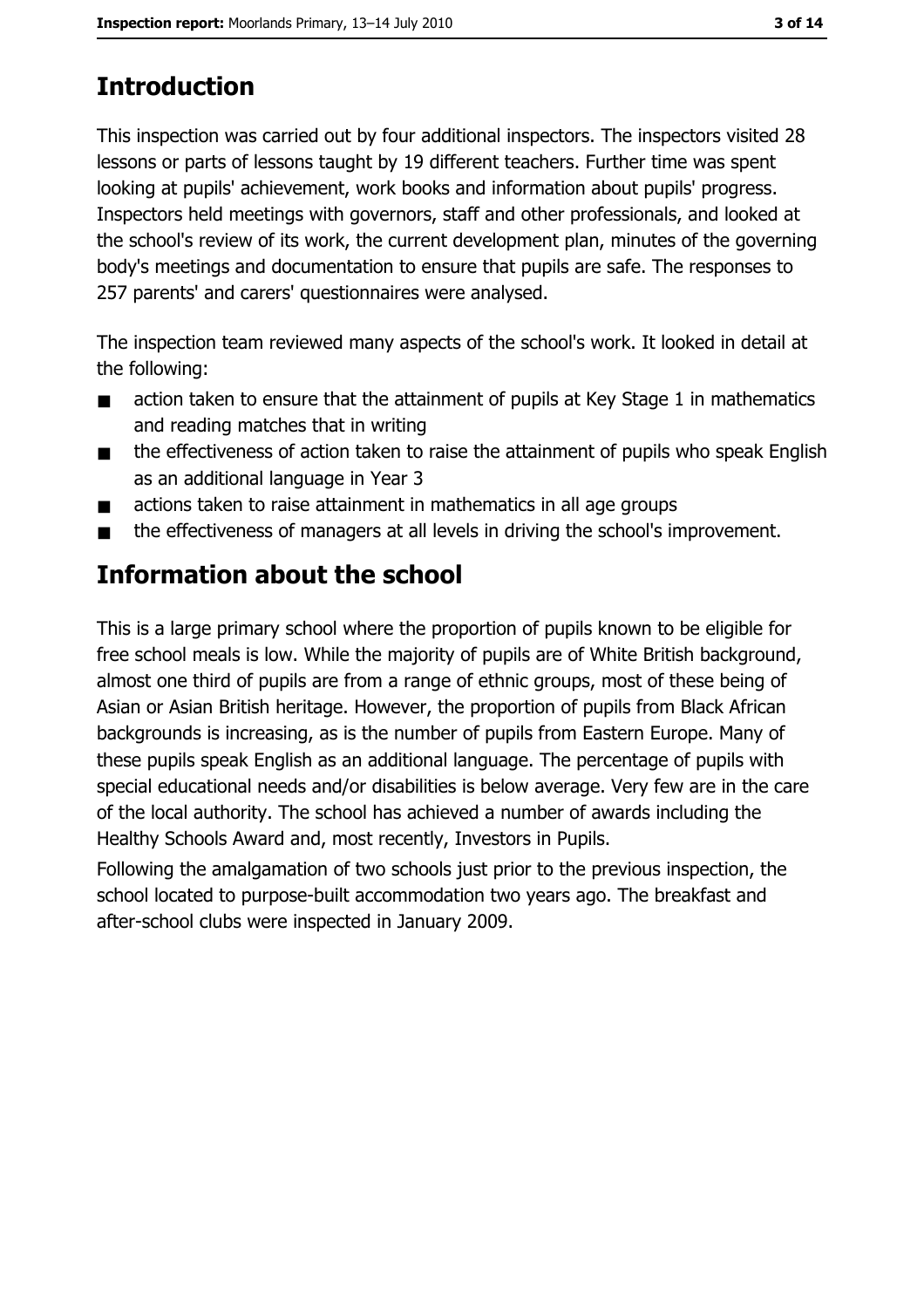# **Inspection judgements**

## Overall effectiveness: how good is the school?

### The school's capacity for sustained improvement

## **Main findings**

This is a good and improving school that provides good value for money. Moving into the new building has further integrated the staff from the two schools and has been the springboard for a number of successful initiatives. For example, in addition to providing a common purpose, the work for Investors in Pupils is evident in pupils' outstanding behaviour and in their excellent contribution to the school and wider community. The leadership teams have come together successfully focusing on weaknesses, particularly in the quality of teaching. Effective structures and communication systems have been introduced ensuring that all staff keep abreast of developments and feel part of a team. The school's self-evaluation includes all members of staff and is accurate. Consequently, leaders know what the school does well and what is needed to raise achievement. This gives good capacity to continue to move the school forward.

Since the last inspection, attainment has risen and the rate of pupils' progress has accelerated. Attainment on entry to the school is typical of children starting school. The provision in the Early Years Foundation Stage has come on in leaps and bounds, as a result of the new accommodation, but there is still a way to go. Teachers plan conscientiously but on occasion activities are not sufficiently purposeful or exciting, particularly when using the outdoor area. Pupils make good gains in their learning as they progress through the school, so that by the end of Year 6 attainment is above average. However, while attainment is high in writing, and above average in reading and science, pupils do not achieve as well in mathematics. This is because, while teaching is good overall, it is not as strong in mathematics. The 'mental maths' introduction to each lesson is not used to best effect and assessment is not as exact as it is for reading and writing. The good curriculum, extensive programme for personal education and good care provided contribute well to pupils' understanding of keeping safe and healthy.

The school has developed excellent links with other schools and agencies that contribute exceptionally well to pupils' achievement and well-being. For example, the learning of gifted or talented pupils was challenged in an activity held in conjunction with the local secondary school to design and produce a model Formula 1 racing car.

## What does the school need to do to improve further?

- Raise pupils' attainment in mathematics, by:
	- ensuring that 'mental maths' activities are carefully matched to the range of capabilities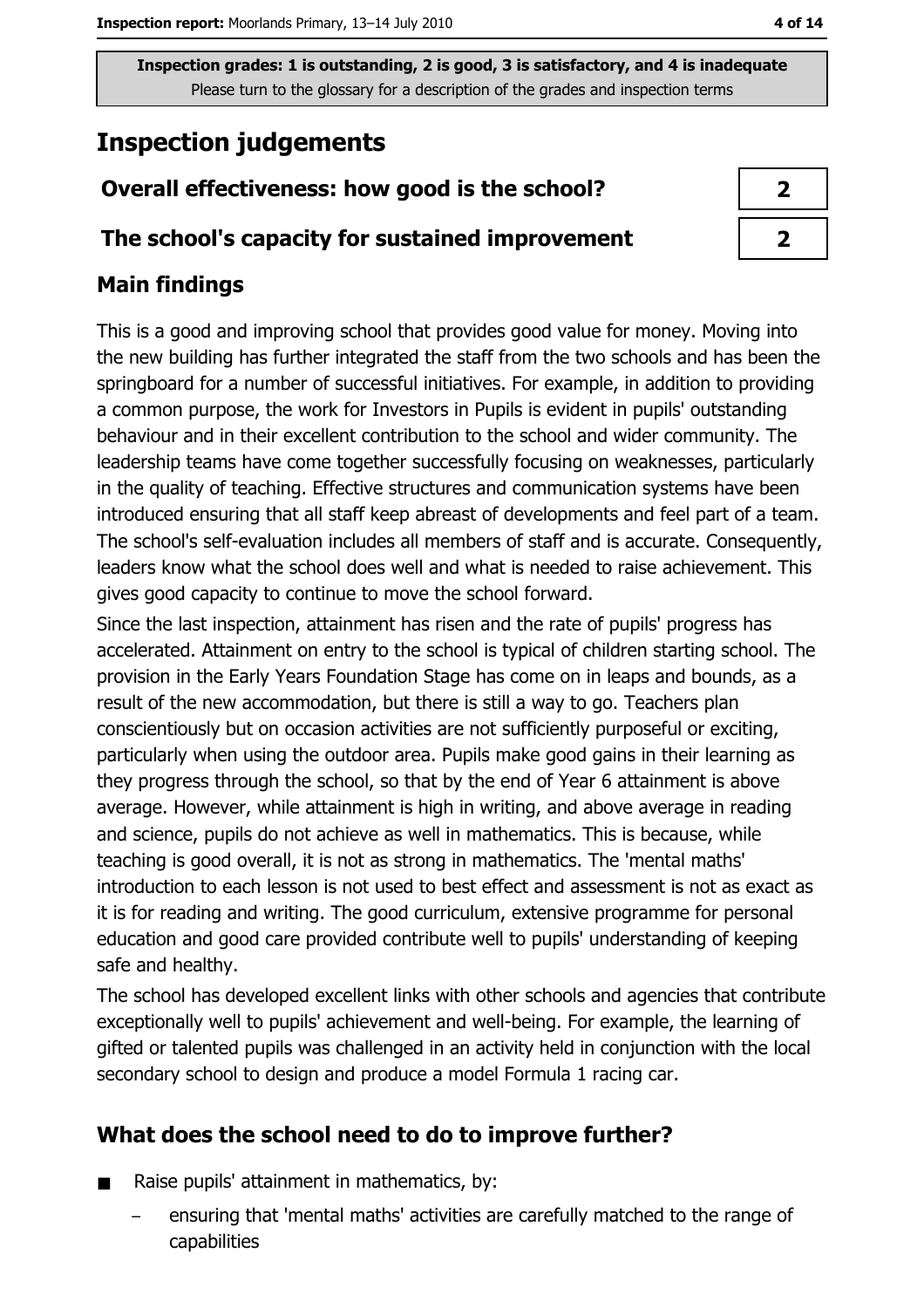- consolidating pupils' understanding and application of the four rules of number
- using more rigorous ongoing assessment and recording to identify areas pupils find difficult
- ensuring that pupils understand the next steps in their learning.
- Improve the provision for children in the Early Years Foundation Stage, by:
	- ensuring that activities are purposeful, exciting and build on previous learning  $\overline{\phantom{m}}$
	- ensuring that assessment is accurate and leads to precise planning
	- making better use of the outdoor provision to support all areas of learning.

### **Outcomes for individuals and groups of pupils**

Despite the inspection taking place at the end of the school year, pupils were still full of enthusiasm for learning, applying themselves diligently to their work and lapping up the activities provided. Their delight was particularly evident when, following a Year 2 lesson outdoors on symmetry, almost one third of the class was bursting to complete a 'lesson comment slip' to record their enjoyment.

As a result of more focused teaching, attainment in Key Stage 1 is rising and the gap is closing between reading and writing. Attainment in mathematics is rising in both key stages, but not at the same rate as in English. Time has been spent consolidating the four rules of number and in providing practical activities, but these areas are still weaknesses. The 2009 teachers' assessments in Year 2 showed considerably lower performance by pupils who speak English as an additional language. As a consequence of a number of initiatives, including small-group and tailored individual work, this group of pupils has made above average progress in their time in Year 3 and their attainment is closer to that of their classmates. The more rigorous identification of pupils with special educational needs and/or disabilities has led to pupils being identified earlier. The ensuing plans, which include a variety of programmes and support from adults, enable them to make similar progress to other pupils.

Pupils enjoy school and leaders have invested considerable time in monitoring and improving attendance. However, despite clear expectations from the headteacher, too many families continue to take holidays in term time. This can create gaps in pupils' learning. Pupils are actively involved in all aspects of school life taking on numerous responsibilities as road safety officers, librarians or play leaders. Through activities such as 'community day' and consultation with architects refurbishing the local shopping centre, they make a considerable contribution to the local community. Pupils are especially proud of their imaginative fundraising to buy cows for Third World countries, and of their inter-generational group where pupils meet with older people exchanging views and learning new skills, such as knitting.

#### These are the grades for pupils' outcomes

 $\overline{\mathbf{2}}$ 

 $\overline{1}$  The grades for attainment and attendance are: 1 is high; 2 is above average; 3 is broadly average; and 4 is low.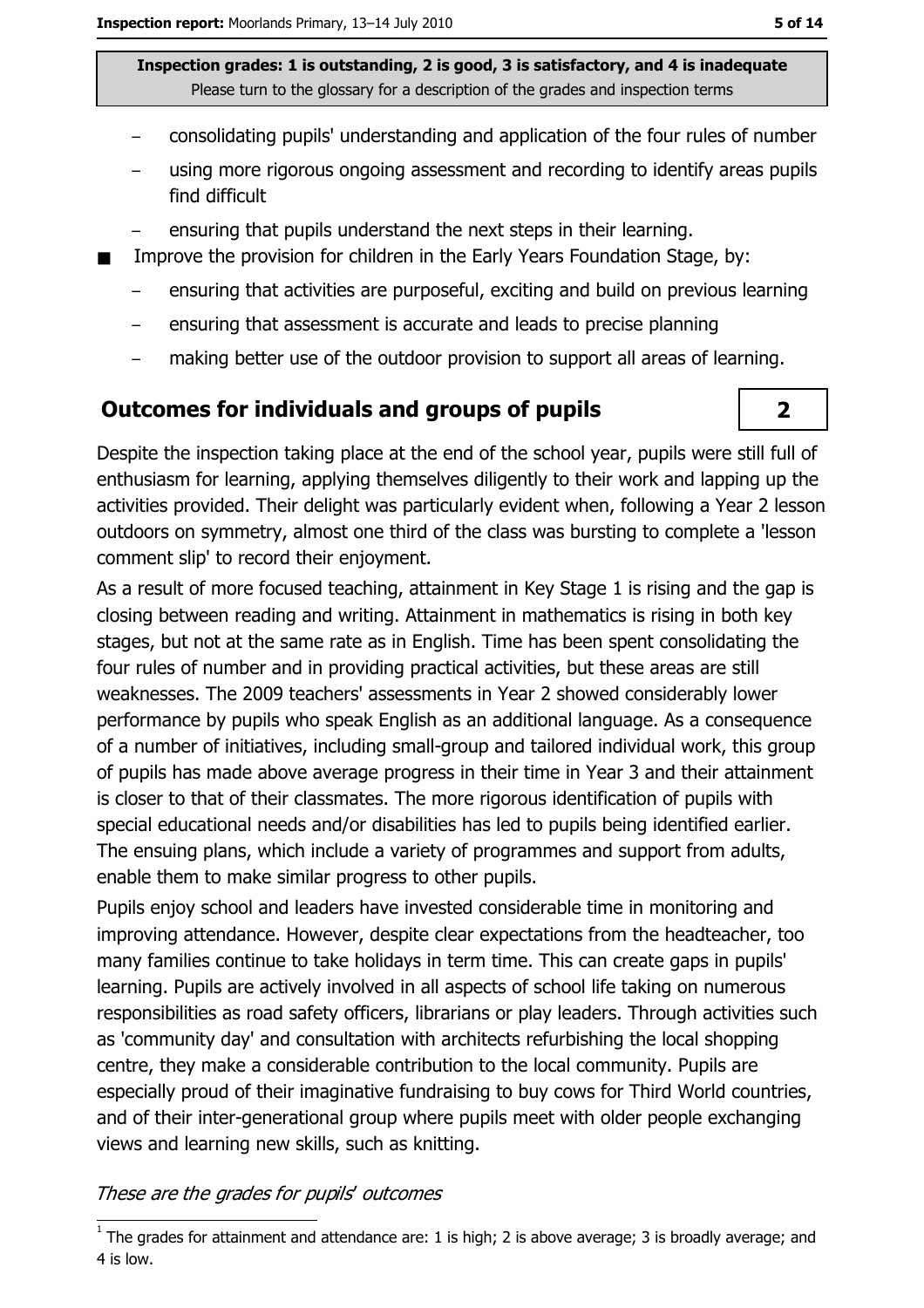| Pupils' achievement and the extent to which they enjoy their learning                                                     |                |
|---------------------------------------------------------------------------------------------------------------------------|----------------|
| Taking into account:<br>Pupils' attainment <sup>1</sup>                                                                   | 2              |
| The quality of pupils' learning and their progress                                                                        | $\overline{2}$ |
| The quality of learning for pupils with special educational needs and/or<br>disabilities and their progress               | $\overline{2}$ |
| The extent to which pupils feel safe                                                                                      | $\mathbf{2}$   |
| <b>Pupils' behaviour</b>                                                                                                  | 1              |
| The extent to which pupils adopt healthy lifestyles                                                                       | 2              |
| The extent to which pupils contribute to the school and wider community                                                   |                |
| The extent to which pupils develop workplace and other skills that will<br>contribute to their future economic well-being | 2              |
| Taking into account:<br>Pupils' attendance <sup>1</sup>                                                                   | 3              |
| The extent of pupils' spiritual, moral, social and cultural development                                                   | 2              |

#### How effective is the provision?

The quality of teaching is improving, with an increased proportion of outstanding teaching being observed. Teachers are confident, have a good knowledge of the subjects they teach and use a variety of methods to cater for different styles of learning. Teachers plan their lessons conscientiously. They are clear about what pupils will learn and mostly provide tasks matched to pupils' needs. However, in most of the 'mental maths' sessions the same activity is provided for all pupils. This slows the rate of learning as it is too difficult for some pupils and not sufficiently challenging for others. Assessment is good and accurate. Marking is consistent throughout the school and has been contributory to raising attainment in writing. Marking in mathematics is too variable. On occasions, marking is inaccurate and has led to misconceptions, and often does not identify next steps in progress. Individual pupils' targets are continually highlighted in English and contribute to progress, but these are not given the same prominence in mathematics.

The good curriculum is reflected in pupils' learning. The provision for information and communication technology is particularly strong and allows pupils to be confident, competent users of technology. The focus on English has raised attainment. While pupils have been set according to ability for mathematics, this has not been entirely successful and different arrangements are being made. Pupils enjoy and extend their learning through a good variety of visits, visitors and clubs. Pupils whose circumstances make them vulnerable and those who are gifted are provided with programmes adjusted to meet their specific needs. The development of topics, such as the Victorians, Aztecs and 'Rivers', has encouraged pupils to learn independently and resulted in some high-quality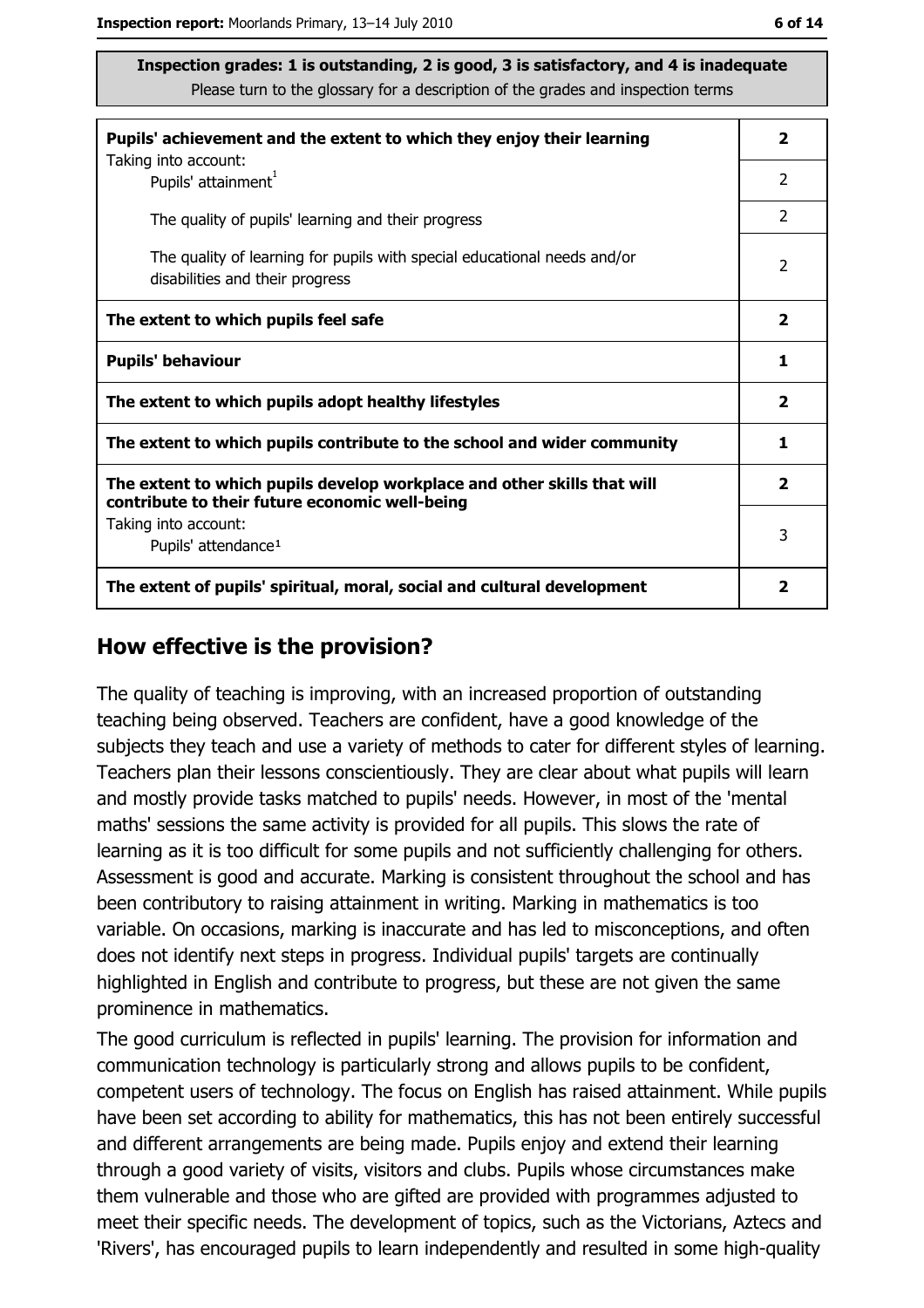individual research projects. Pupils say how much they enjoy learning French, especially through their 'French Life' production and assemblies.

Pupils in all age groups benefit from very good relationships with adults. They are known and respected as individuals. Very good work with a range of health professionals and agencies contributes to pupils' well-being. The learning mentor plays a significant part in promoting pupils' emotional well-being and in providing targeted support for pupils whose circumstances make them vulnerable and those experiencing difficulties in their personal life. Good provision is made for pupils new to the country with little knowledge of English, and those who speak English as an additional language, allowing them to gain new vocabulary guickly and breaking down their barriers to learning.

These are the grades for the quality of provision

| The quality of teaching                                                                                    |  |
|------------------------------------------------------------------------------------------------------------|--|
| Taking into account:<br>The use of assessment to support learning                                          |  |
| The extent to which the curriculum meets pupils' needs, including, where<br>relevant, through partnerships |  |
| The effectiveness of care, guidance and support                                                            |  |

## How effective are leadership and management?

Leaders are resolute in their pursuit of excellence and have the skill and enthusiasm to achieve it. Since the last inspection they have raised attainment and successfully managed a move to the new building with minimum disruption to pupils' learning. The relocation has provided a common purpose and picked up the pace of the school's improvement. An audit of individual staff's strengths has led to good-quality professional training, the impact of which is reflected in pupils' improved achievements and well-being. Subject leadership is good, although the quality of action planning is variable. For example, not all subject plans are evaluated and it is sometimes unclear as to what the next course of action will be. Robust systems to track the progress of individual pupils have been effective in identifying and remedying gaps in learning.

Governance is satisfactory. Recent training has improved governors' understanding of their role. Individual governors' skills, such as a financial background and police work, are used effectively by managers and for the benefit of pupils. Pupils appreciate the work undertaken by class 'link governors'. At the time of the inspection good arrangements were in place to safeguard pupils. Issues about safety and well-being are incorporated into the curriculum. As a consequence, pupils show a good understanding of keeping themselves safe and healthy.

The school is a cohesive, harmonious community where all have equality of opportunity. The styles of teaching are wide-ranging and bring out pupils' individual strengths. Leaders have successfully remedied differences in attainment between different groups.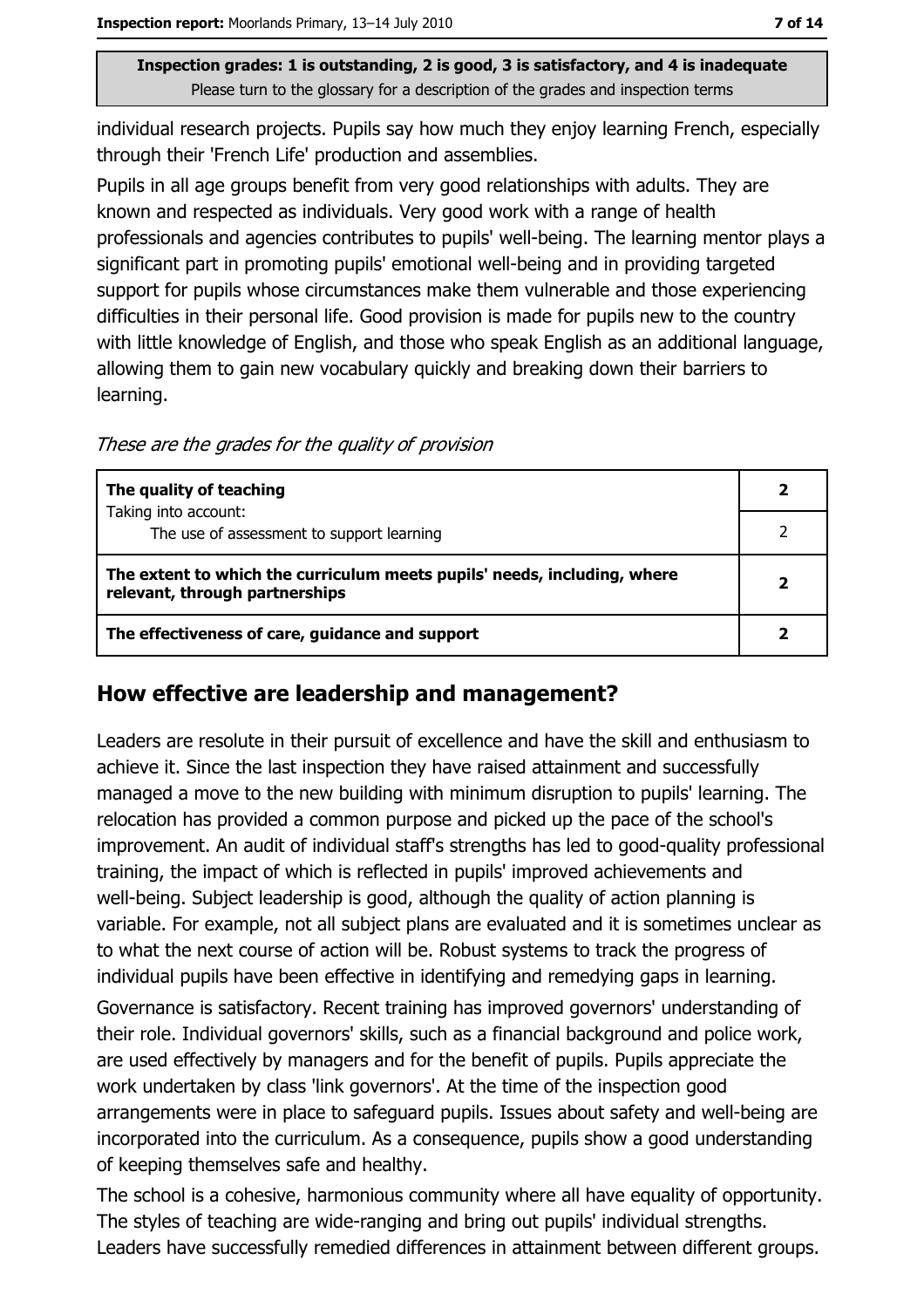Pupils' understanding of community cohesion and diversity is good and is reflected in how they behave and in their attitudes. For example, pupils take pleasure in learning about the customs and beliefs of their Asian, African, Hungarian and Polish classmates.

These are the grades for leadership and management

| The effectiveness of leadership and management in embedding ambition and<br>driving improvement                                                                     | 2                        |
|---------------------------------------------------------------------------------------------------------------------------------------------------------------------|--------------------------|
| Taking into account:<br>The leadership and management of teaching and learning                                                                                      | $\overline{\phantom{a}}$ |
| The effectiveness of the governing body in challenging and supporting the<br>school so that weaknesses are tackled decisively and statutory responsibilities<br>met | 3                        |
| The effectiveness of the school's engagement with parents and carers                                                                                                | $\overline{\mathbf{2}}$  |
| The effectiveness of partnerships in promoting learning and well-being                                                                                              | 1                        |
| The effectiveness with which the school promotes equality of opportunity and<br>tackles discrimination                                                              | $\mathbf{z}$             |
| The effectiveness of safeguarding procedures                                                                                                                        | 2                        |
| The effectiveness with which the school promotes community cohesion                                                                                                 | $\overline{\mathbf{2}}$  |
| The effectiveness with which the school deploys resources to achieve<br>value for money                                                                             | 2                        |

# **Early Years Foundation Stage**

Children enjoy their time in the Reception class and take pleasure in discussing the pictorial records of their learning with visitors. As a result of a far less-structured regime, children now make choices and lead their learning. Teaching is satisfactory. The quality is good for the teaching of new sounds and early reading, and for writing. Overall, however, adults' ability to increase children's understanding through play and to make learning exciting is inconsistent. For example, while children had fun using a metal detector in the sand, opportunities were missed to link this to their 'fireman' topic and to further their scientific understanding of materials. Children make satisfactory progress, so that by the end of their Reception Year most are working comfortably within the required areas of learning. They make good progress in communication and writing, and in their physical and creative development. Their learning in mathematics and their knowledge and understanding of the world are not so well developed. This is especially so for girls in calculation.

Adults have worked hard to provide activities indoors for all areas of learning, but the outdoor area is not so well utilised to further children's learning. The Early Years Foundation Stage leader teaches another year group and so is not always on hand to keep an eye on things. Suitable policies and procedures contribute to the smooth day-to-day running of the provision.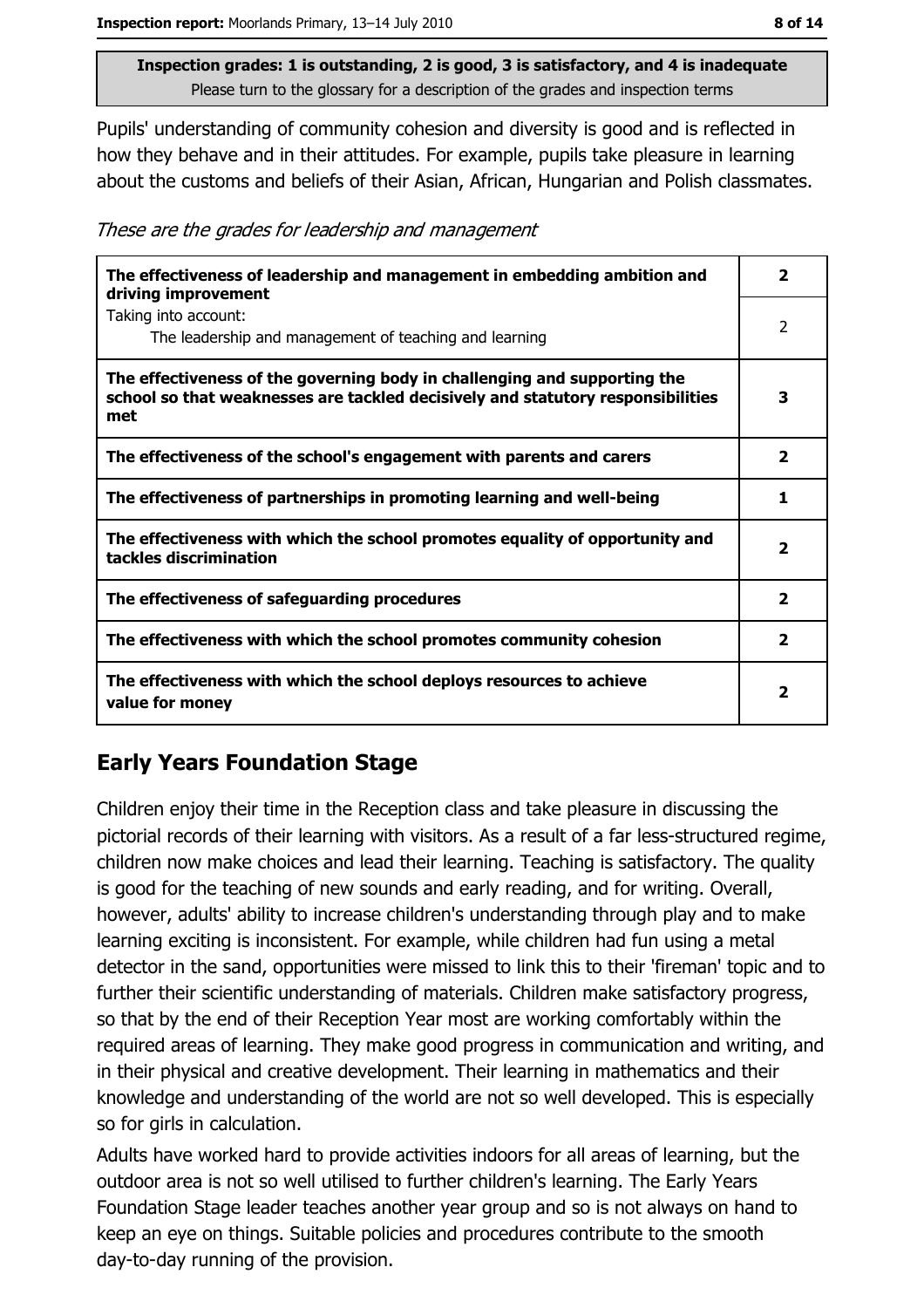Links with parents and carers are very good, and strong links with a number of nurseries allow children to make a smooth transition into the Reception class. Similarly, good links with Year 1 prepare children well for the move into the main body of the school.

These are the grades for the Early Years Foundation Stage

| <b>Overall effectiveness of the Early Years Foundation Stage</b>                             | З |
|----------------------------------------------------------------------------------------------|---|
| Taking into account:<br>Outcomes for children in the Early Years Foundation Stage            |   |
|                                                                                              |   |
| The quality of provision in the Early Years Foundation Stage                                 |   |
| The effectiveness of leadership and management of the Early Years<br><b>Foundation Stage</b> | 3 |

#### **Views of parents and carers**

Over one third of parents and carers completed the questionnaire with a good proportion taking time to write positive comments. They are pleased with the range of activities available to pupils, the helpfulness and dedication of staff and the new accommodation. The inspection team agree with the strengths identified by parents and carers. In response to their concerns about behaviour, very good systems introduced a while ago have resulted in pupils behaving impeccably and showing consideration for others. A number of parents and carers expressed concern regarding communication. Informative newsletters are frequently sent home; in addition, the school's website not only provides helpful guidance for parents and carers, but also has details of forthcoming events.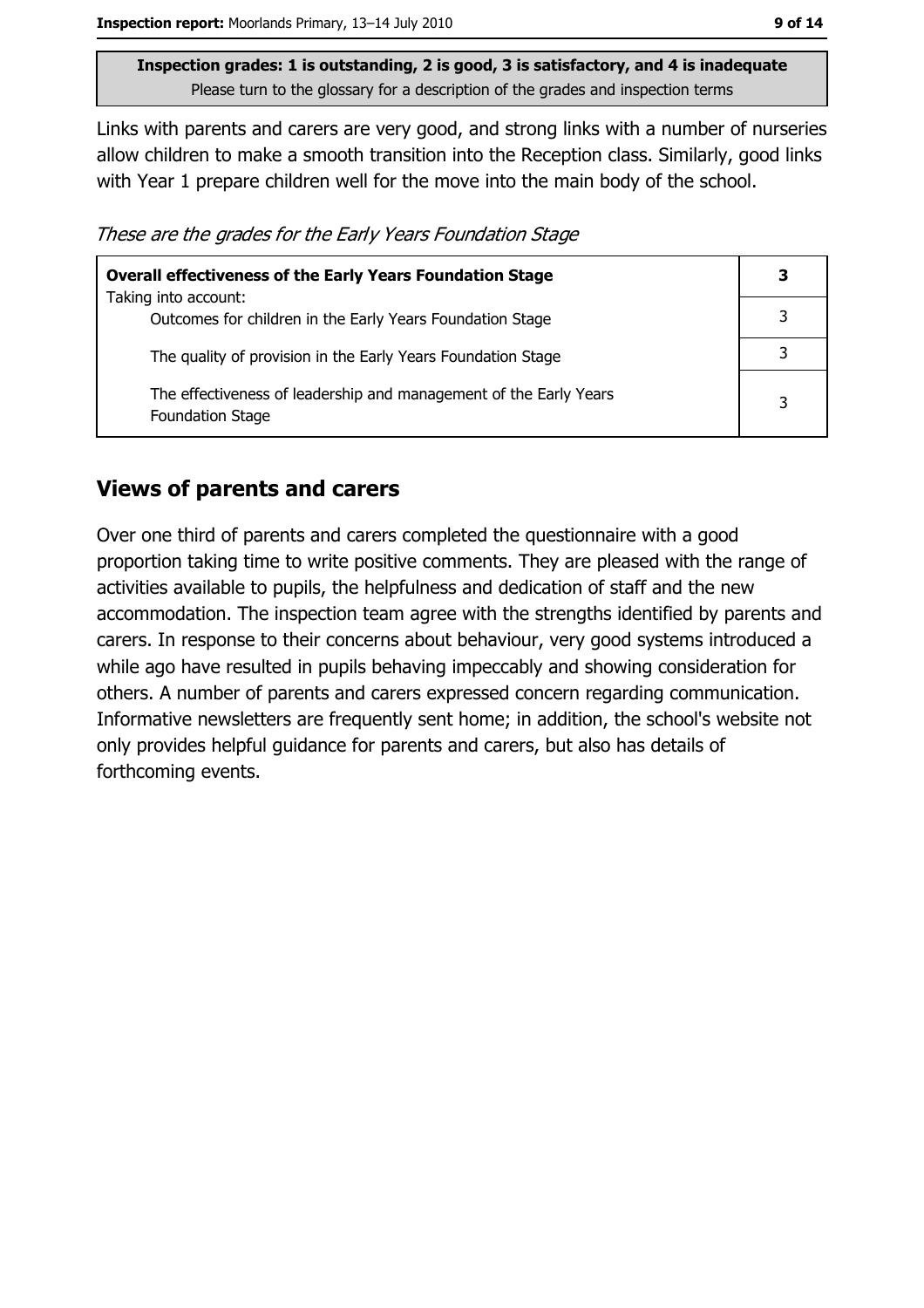#### Responses from parents and carers to Ofsted's questionnaire

Ofsted invited all the registered parents and carers of pupils registered at Moorlands Primary to complete a questionnaire about their views of the school.

In the questionnaire, parents and carers were asked to record how strongly they agreed with 13 statements about the school.

The inspection team received 257 completed questionnaires by the end of the on-site inspection. In total, there are 613 pupils registered at the school.

| <b>Statements</b>                                                                                                                                                                                                                                       | <b>Strongly</b><br><b>Agree</b> |               | <b>Agree</b> |               | <b>Disagree</b> |                | <b>Strongly</b><br>disagree |               |
|---------------------------------------------------------------------------------------------------------------------------------------------------------------------------------------------------------------------------------------------------------|---------------------------------|---------------|--------------|---------------|-----------------|----------------|-----------------------------|---------------|
|                                                                                                                                                                                                                                                         | <b>Total</b>                    | $\frac{1}{2}$ | <b>Total</b> | $\frac{0}{0}$ | <b>Total</b>    | $\frac{1}{2}$  | <b>Total</b>                | $\frac{1}{2}$ |
| My child enjoys school                                                                                                                                                                                                                                  | 159                             | 62            | 94           | 37            | 1               | 0              | 0                           | 0             |
| The school keeps my child<br>safe                                                                                                                                                                                                                       | 141                             | 55            | 110          | 43            | 5               | $\overline{2}$ | 0                           | 0             |
| The school informs me<br>about my child's progress                                                                                                                                                                                                      | 90                              | 35            | 152          | 59            | 13              | 5              | 0                           | 0             |
| My child is making enough<br>progress at this school                                                                                                                                                                                                    | 121                             | 47            | 119          | 46            | 14              | 5              | 0                           | 0             |
| The teaching is good at this<br>school                                                                                                                                                                                                                  | 123                             | 48            | 123          | 48            | 4               | $\overline{2}$ | 0                           | 0             |
| The school helps me to<br>support my child's learning                                                                                                                                                                                                   | 84                              | 33            | 152          | 59            | 19              | 7              | 0                           | $\mathbf 0$   |
| The school helps my child to<br>have a healthy lifestyle                                                                                                                                                                                                | 89                              | 35            | 149          | 58            | 15              | 6              | 0                           | $\mathbf 0$   |
| The school makes sure that<br>my child is well prepared for<br>the future (for example<br>changing year group,<br>changing school, and for<br>children who are finishing<br>school, entering further or<br>higher education, or<br>entering employment) | 96                              | 37            | 144          | 56            | 9               | 4              | $\mathbf 0$                 | $\mathbf 0$   |
| The school meets my child's<br>particular needs                                                                                                                                                                                                         | 86                              | 33            | 155          | 60            | 11              | 4              | 0                           | 0             |
| The school deals effectively<br>with unacceptable behaviour                                                                                                                                                                                             | 86                              | 33            | 131          | 51            | 29              | 11             | 0                           | $\mathbf 0$   |
| The school takes account of<br>my suggestions and<br>concerns                                                                                                                                                                                           | 80                              | 31            | 133          | 52            | 19              | 7              | $\overline{2}$              | $\mathbf{1}$  |
| The school is led and<br>managed effectively                                                                                                                                                                                                            | 87                              | 34            | 153          | 60            | 10              | 4              | 3                           | $\mathbf{1}$  |
| Overall, I am happy with my<br>child's experience at this<br>school                                                                                                                                                                                     | 127                             | 49            | 124          | 48            | 6               | $\overline{2}$ | $\mathbf 0$                 | 0             |

The table above summarises the responses that parents and carers made to each statement. The percentages indicate the proportion of parents and carers giving that response out of the total number of completed questionnaires. Where one or more parents and carers chose not to answer a particular question, the percentages will not add up to 100%.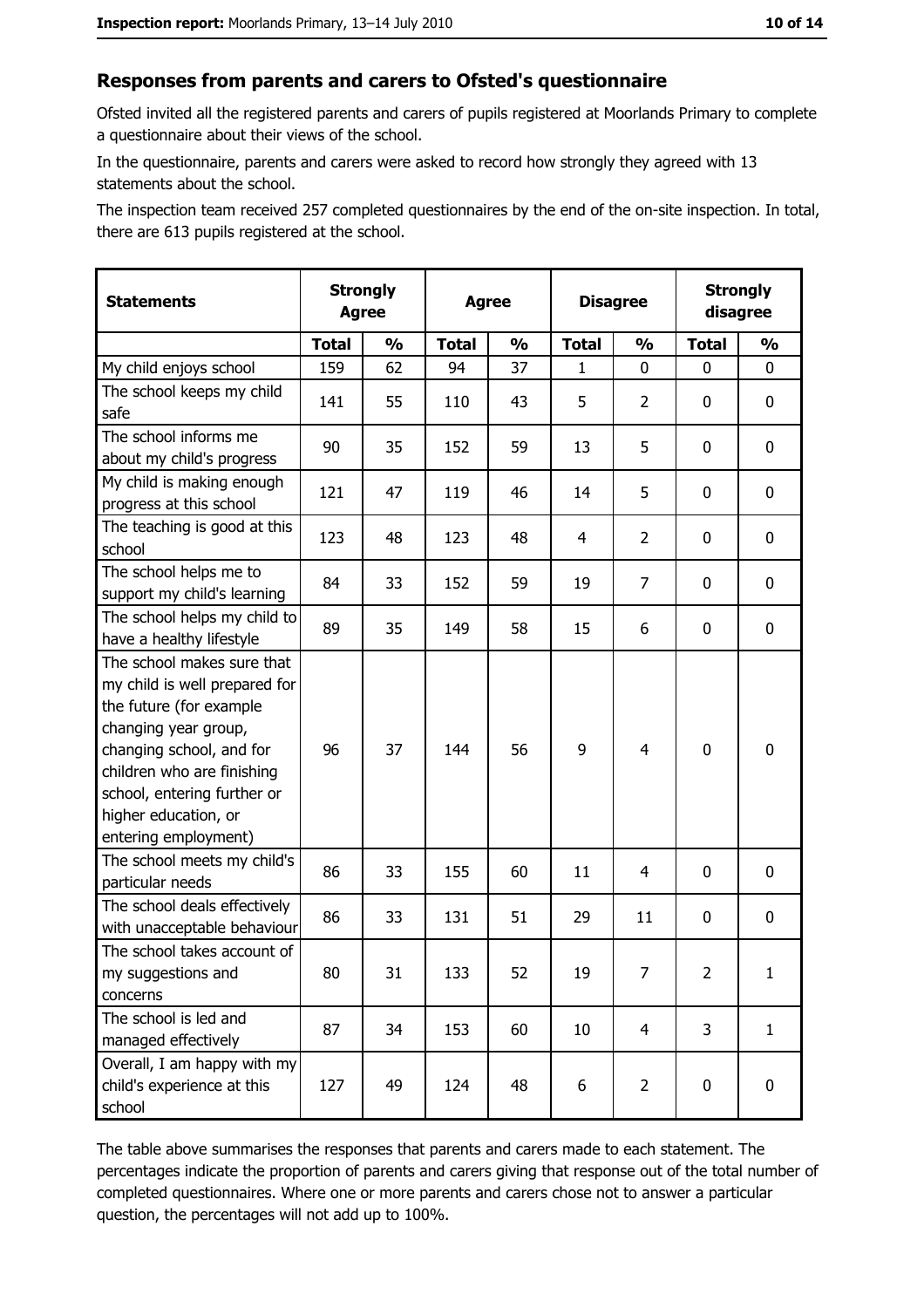# Glossary

| Grade   | <b>Judgement</b> | <b>Description</b>                                                                                                                                                                                                               |
|---------|------------------|----------------------------------------------------------------------------------------------------------------------------------------------------------------------------------------------------------------------------------|
| Grade 1 | Outstanding      | These features are highly effective. An oustanding<br>school provides exceptionally well for its pupils' needs.                                                                                                                  |
| Grade 2 | Good             | These are very positive features of a school. A school<br>that is good is serving its pupils well.                                                                                                                               |
| Grade 3 | Satisfactory     | These features are of reasonable quality. A satisfactory<br>school is providing adequately for its pupils.                                                                                                                       |
| Grade 4 | Inadequate       | These features are not of an acceptable standard. An<br>inadequate school needs to make significant<br>improvement in order to meet the needs of its pupils.<br>Ofsted inspectors will make further visits until it<br>improves. |

# What inspection judgements mean

## **Overall effectiveness of schools**

|                       | Overall effectiveness judgement (percentage of<br>schools) |      |                     |                   |
|-----------------------|------------------------------------------------------------|------|---------------------|-------------------|
| <b>Type of school</b> | <b>Outstanding</b>                                         | Good | <b>Satisfactory</b> | <b>Inadequate</b> |
| Nursery schools       | 51                                                         | 45   | 0                   | 4                 |
| Primary schools       | 6                                                          | 41   | 42                  | 10                |
| Secondary schools     | 8                                                          | 34   | 44                  | 14                |
| Sixth forms           | 10                                                         | 37   | 50                  | 3                 |
| Special schools       | 32                                                         | 38   | 25                  | 5                 |
| Pupil referral units  | 12                                                         | 43   | 31                  | 14                |
| All schools           | 9                                                          | 40   | 40                  | 10                |

New school inspection arrangements were introduced on 1 September 2009. This means that inspectors now make some additional judgements that were not made previously.

The data in the table above is for the period 1 September to 31 December 2009 and is the most recently published data available (see www.ofsted.gov.uk). Please note that the sample of schools inspected during the autumn term 2009 was not representative of all schools nationally, as weaker schools are inspected more frequently than good or outstanding schools.

Percentages are rounded and do not always add exactly to 100. Secondary school figures include those that have sixth forms, and sixth form figures include only the data specifically for sixth form inspection judgements.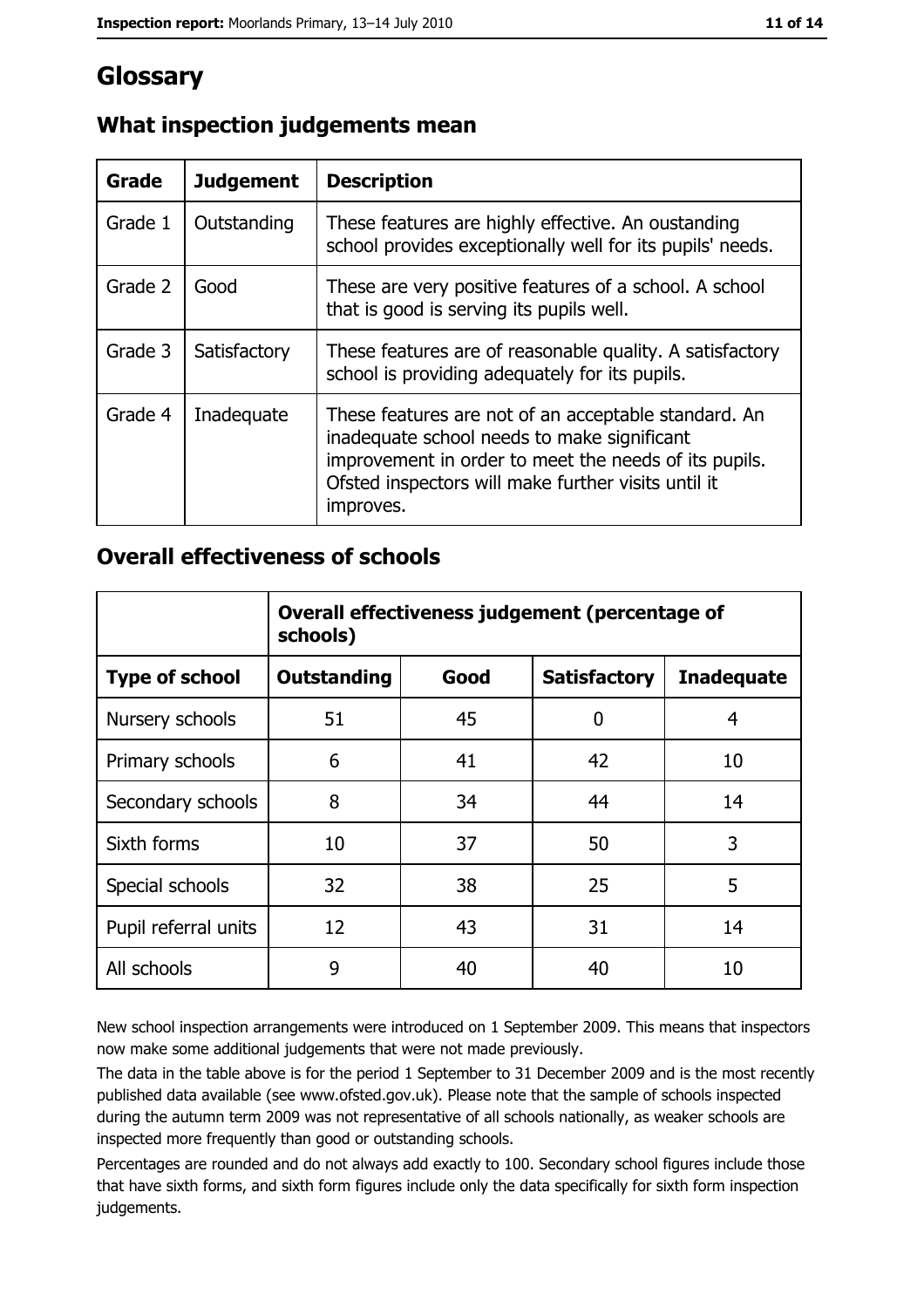# **Common terminology used by inspectors**

| Achievement:                  | the progress and success of a pupil in<br>their learning, development or training.                                                                                                                                                                                                                           |
|-------------------------------|--------------------------------------------------------------------------------------------------------------------------------------------------------------------------------------------------------------------------------------------------------------------------------------------------------------|
| Attainment:                   | the standard of the pupils' work shown by<br>test and examination results and in<br>lessons.                                                                                                                                                                                                                 |
| Capacity to improve:          | the proven ability of the school to<br>continue improving. Inspectors base this<br>judgement on what the school has<br>accomplished so far and on the quality of<br>its systems to maintain improvement.                                                                                                     |
| Leadership and management:    | the contribution of all the staff with<br>responsibilities, not just the headteacher,<br>to identifying priorities, directing and<br>motivating staff and running the school.                                                                                                                                |
| Learning:                     | how well pupils acquire knowledge,<br>develop their understanding, learn and<br>practise skills and are developing their<br>competence as learners.                                                                                                                                                          |
| <b>Overall effectiveness:</b> | inspectors form a judgement on a school's<br>overall effectiveness based on the findings<br>from their inspection of the school. The<br>following judgements, in particular,<br>influence what the overall effectiveness<br>judgement will be.                                                               |
|                               | The school's capacity for sustained<br>improvement.<br>Outcomes for individuals and groups<br>of pupils.<br>The quality of teaching.<br>The extent to which the curriculum<br>meets pupil's needs, including where<br>relevant, through partnerships.<br>The effectiveness of care, guidance<br>and support. |
| Progress:                     | the rate at which pupils are learning in<br>lessons and over longer periods of time. It<br>is often measured by comparing the<br>pupils' attainment at the end of a key<br>stage with their attainment when they<br>started.                                                                                 |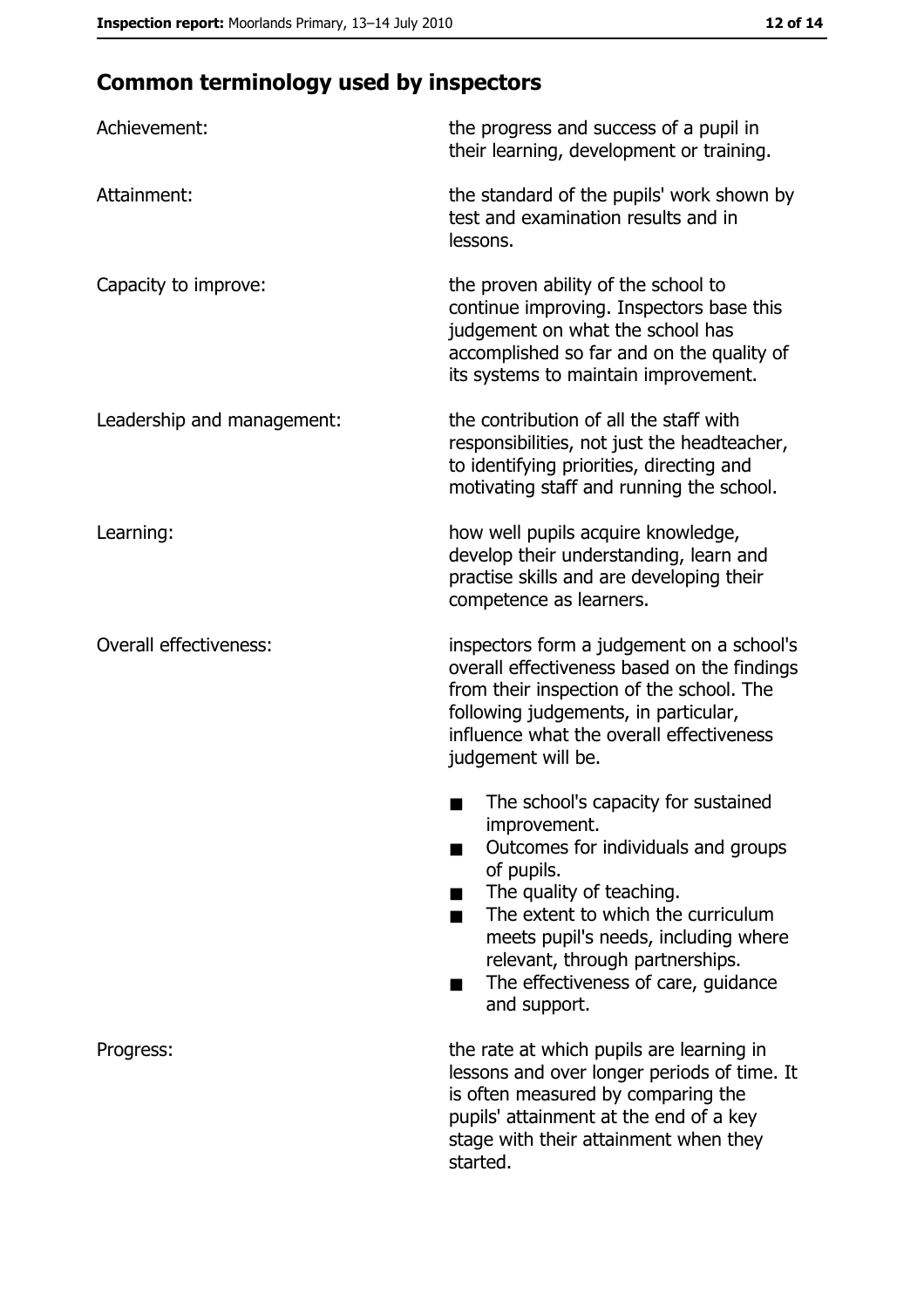This letter is provided for the school, parents and carers to share with their children. It describes Ofsted's main findings from the inspection of their school.



14 July 2010

Dear Pupils

Inspection of Moorlands Primary, Huddersfield, HD3 3UH

First, may I say what a delightful time my colleagues and I had when we inspected your school recently. Thank you for talking to us and for showing us your work. We especially enjoyed hearing all about your visits, your achievements and seeing your end of year production. Congratulations on achieving Investors in Pupils. It was very clear from our chats and the questionnaire replies we received from you and your parents and carers that you enjoy school, and think that you are safe and cared for well.

Your school provides you with a good education. Good teaching allows you to make good progress. You receive good care and support. As well as working hard, you have a very positive attitude to everything the school offers. You enjoy lessons, clubs and visits out of school. Your behaviour is outstanding and you make an excellent contribution to your school and the wider community. All this happens because you have good leaders running the school.

Here are some areas that would make your school more successful.

- You do really well in English, especially writing, and in science; now you need to  $\blacksquare$ reach the same standard in mathematics.
- The provision for children in the Reception classes needs to be better, particularly  $\blacksquare$ for their outside activities.

We know you will do all you can to help your teachers and wish you every success in your future, particularly those of you moving on to new schools.

Yours sincerely

Mrs Katharine Halifax

Lead inspector